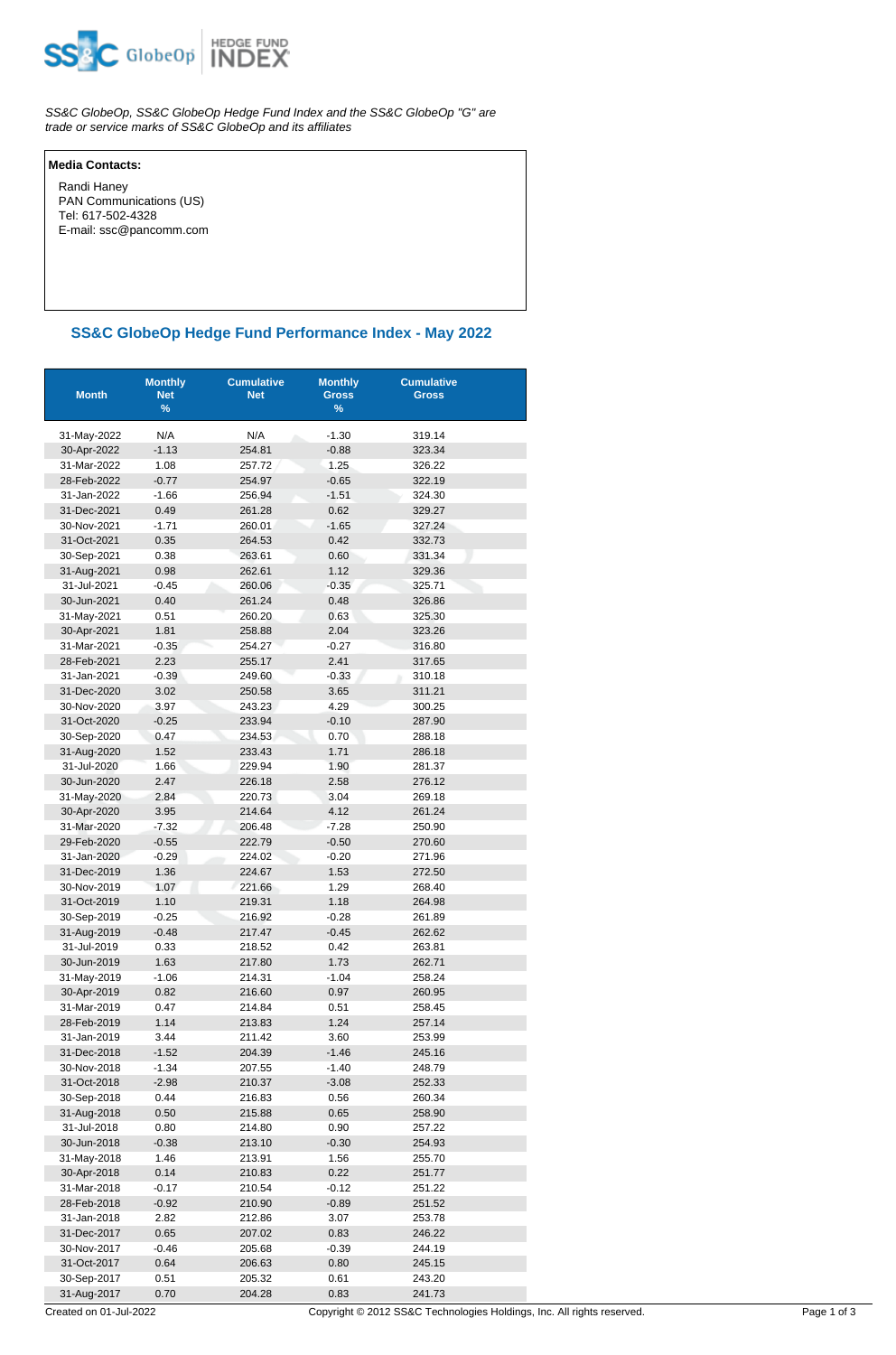| <b>Month</b>               | <b>Monthly</b><br><b>Net</b> | <b>Cumulative</b><br><b>Net</b> | <b>Monthly</b><br><b>Gross</b> | <b>Cumulative</b><br><b>Gross</b> |
|----------------------------|------------------------------|---------------------------------|--------------------------------|-----------------------------------|
|                            | $\%$                         |                                 | $\%$                           |                                   |
| 31-Jul-2017                | 1.06                         | 202.86                          | 1.21                           | 239.74                            |
| 30-Jun-2017                | 0.01                         | 200.73                          | 0.04                           | 236.87                            |
| 31-May-2017                | $-0.21$                      | 200.71                          | $-0.11$                        | 236.78                            |
| 30-Apr-2017                | 0.29                         | 201.13                          | 0.37                           | 237.04                            |
| 31-Mar-2017                | 0.24                         | 200.55                          | 0.31                           | 236.16                            |
| 28-Feb-2017<br>31-Jan-2017 | 0.93<br>1.65                 | 200.07<br>198.23                | 1.08<br>1.77                   | 235.43<br>232.92                  |
| 31-Dec-2016                | 0.56                         | 195.01                          | 0.73                           | 228.87                            |
| 30-Nov-2016                | 1.37                         | 193.92                          | 1.49                           | 227.21                            |
| 31-Oct-2016                | $-0.22$                      | 191.30                          | $-0.15$                        | 223.87                            |
| 30-Sep-2016                | 0.70                         | 191.72                          | 0.81                           | 224.21                            |
| 31-Aug-2016                | 0.51                         | 190.39                          | 0.65                           | 222.41                            |
| 31-Jul-2016                | 1.72                         | 189.42                          | 1.79                           | 220.97                            |
| 30-Jun-2016<br>31-May-2016 | $-0.45$<br>1.24              | 186.22<br>187.06                | $-0.42$<br>1.26                | 217.08<br>218.00                  |
| 30-Apr-2016                | 1.24                         | 184.77                          | 1.24                           | 215.29                            |
| 31-Mar-2016                | 0.84                         | 182.51                          | 0.85                           | 212.65                            |
| 29-Feb-2016                | $-1.00$                      | 180.99                          | $-0.95$                        | 210.86                            |
| 31-Jan-2016                | $-2.79$                      | 182.82                          | $-2.78$                        | 212.88                            |
| 31-Dec-2015                | $-0.21$                      | 188.06                          | $-0.36$                        | 218.97                            |
| 30-Nov-2015<br>31-Oct-2015 | 0.12<br>0.58                 | 188.46<br>188.23                | 0.20<br>0.60                   | 219.76<br>219.32                  |
| 30-Sep-2015                | $-1.53$                      | 187.15                          | $-1.57$                        | 218.01                            |
| 31-Aug-2015                | $-1.06$                      | 190.06                          | $-1.06$                        | 221.49                            |
| 31-Jul-2015                | 0.44                         | 192.09                          | 0.51                           | 223.86                            |
| 30-Jun-2015                | $-0.59$                      | 191.25                          | $-0.62$                        | 222.73                            |
| 31-May-2015                | 2.08                         | 192.39                          | 2.22                           | 224.12                            |
| 30-Apr-2015                | 0.27                         | 188.47                          | 0.32                           | 219.25                            |
| 31-Mar-2015<br>28-Feb-2015 | 1.17<br>2.00                 | 187.96<br>185.78                | 1.33<br>2.16                   | 218.55<br>215.68                  |
| 31-Jan-2015                | 1.01                         | 182.14                          | 1.21                           | 211.12                            |
| 31-Dec-2014                | 0.20                         | 180.32                          | 0.15                           | 208.60                            |
| 30-Nov-2014                | 1.29                         | 179.96                          | 1.45                           | 208.28                            |
| 31-Oct-2014                | $-0.75$                      | 177.67                          | $-0.84$                        | 205.31                            |
| 30-Sep-2014                | 0.16                         | 179.01                          | 0.24                           | 207.05                            |
| 31-Aug-2014                | 1.06                         | 178.73                          | 1.13                           | 206.55                            |
| 31-Jul-2014<br>30-Jun-2014 | $-0.39$<br>1.04              | 176.85<br>177.54                | $-0.39$<br>1.15                | 204.24<br>205.04                  |
| 31-May-2014                | 0.96                         | 175.72                          | 1.11                           | 202.71                            |
| 30-Apr-2014                | $-0.55$                      | 174.04                          | $-0.56$                        | 200.49                            |
| 31-Mar-2014                | $-0.79$                      | 175.01                          | $-0.92$                        | 201.62                            |
| 28-Feb-2014                | 1.87                         | 176.40                          | 2.17                           | 203.49                            |
| 31-Jan-2014                | 1.00                         | 173.16                          | 1.33                           | 199.17                            |
| 31-Dec-2013<br>30-Nov-2013 | 0.62                         | 171.45                          | 0.75<br>1.45                   | 196.55                            |
| 31-Oct-2013                | 1.22<br>0.95                 | 170.39<br>168.34                | 1.06                           | 195.09<br>192.30                  |
| 30-Sep-2013                | 1.53                         | 166.75                          | 1.79                           | 190.28                            |
| 31-Aug-2013                | 0.26                         | 164.24                          | 0.33                           | 186.94                            |
| 31-Jul-2013                | 1.26                         | 163.81                          | 1.48                           | 186.32                            |
| 30-Jun-2013                | $-1.92$                      | 161.78                          | $-2.04$                        | 183.60                            |
| 31-May-2013                | 0.64                         | 164.94                          | 0.77                           | 187.43                            |
| 30-Apr-2013<br>31-Mar-2013 | 1.21<br>1.39                 | 163.89<br>161.94                | 1.47                           | 186.00<br>183.30                  |
| 28-Feb-2013                | 0.35                         | 159.72                          | 1.62<br>0.43                   | 180.38                            |
| 31-Jan-2013                | 2.29                         | 159.16                          | 2.67                           | 179.61                            |
| 31-Dec-2012                | 1.07                         | 155.59                          | 1.18                           | 174.94                            |
| 30-Nov-2012                | 0.70                         | 153.95                          | 0.82                           | 172.90                            |
| 31-Oct-2012                | 0.04                         | 152.88                          | 0.10                           | 171.49                            |
| 30-Sep-2012                | 0.92                         | 152.82                          | 1.09                           | 171.32                            |
| 31-Aug-2012<br>31-Jul-2012 | 0.71<br>1.40                 | 151.42<br>150.36                | 0.84<br>1.56                   | 169.47<br>168.06                  |
| 30-Jun-2012                | $-0.01$                      | 148.28                          | 0.10                           | 165.48                            |
| 31-May-2012                | 0.40                         | 148.29                          | 0.43                           | 165.31                            |
| 30-Apr-2012                | 0.52                         | 147.70                          | 0.56                           | 164.60                            |
| 31-Mar-2012                | 0.45                         | 146.94                          | 0.57                           | 163.69                            |
| 29-Feb-2012                | 0.98                         | 146.28                          | 1.17                           | 162.76                            |
| 31-Jan-2012                | 1.18                         | 144.86                          | 1.36                           | 160.88                            |
| 31-Dec-2011<br>30-Nov-2011 | 0.49<br>$-0.13$              | 143.17<br>142.47                | 0.45<br>$-0.03$                | 158.72<br>158.01                  |
| 31-Oct-2011                | $-0.10$                      | 142.66                          | $-0.11$                        | 158.06                            |
| 30-Sep-2011                | $-0.39$                      | 142.80                          | $-0.27$                        | 158.23                            |
| 31-Aug-2011                | $-1.32$                      | 143.36                          | $-1.40$                        | 158.66                            |
| 31-Jul-2011                | 0.70                         | 145.28                          | 0.81                           | 160.91                            |
| 30-Jun-2011                | $-1.14$                      | 144.27                          | $-1.27$                        | 159.62                            |
| 31-May-2011                | $-0.47$                      | 145.93                          | $-0.53$                        | 161.67                            |
| 30-Apr-2011<br>31-Mar-2011 | 1.25<br>0.14                 | 146.62<br>144.81                | 1.48<br>0.20                   | 162.53<br>160.16                  |
| 28-Feb-2011                | 1.69                         | 144.61                          | 1.99                           | 159.84                            |
| 31-Jan-2011                | 1.39                         | 142.21                          | 1.68                           | 156.72                            |
| 31-Dec-2010                | 1.20                         | 140.26                          | 1.47                           | 154.13                            |